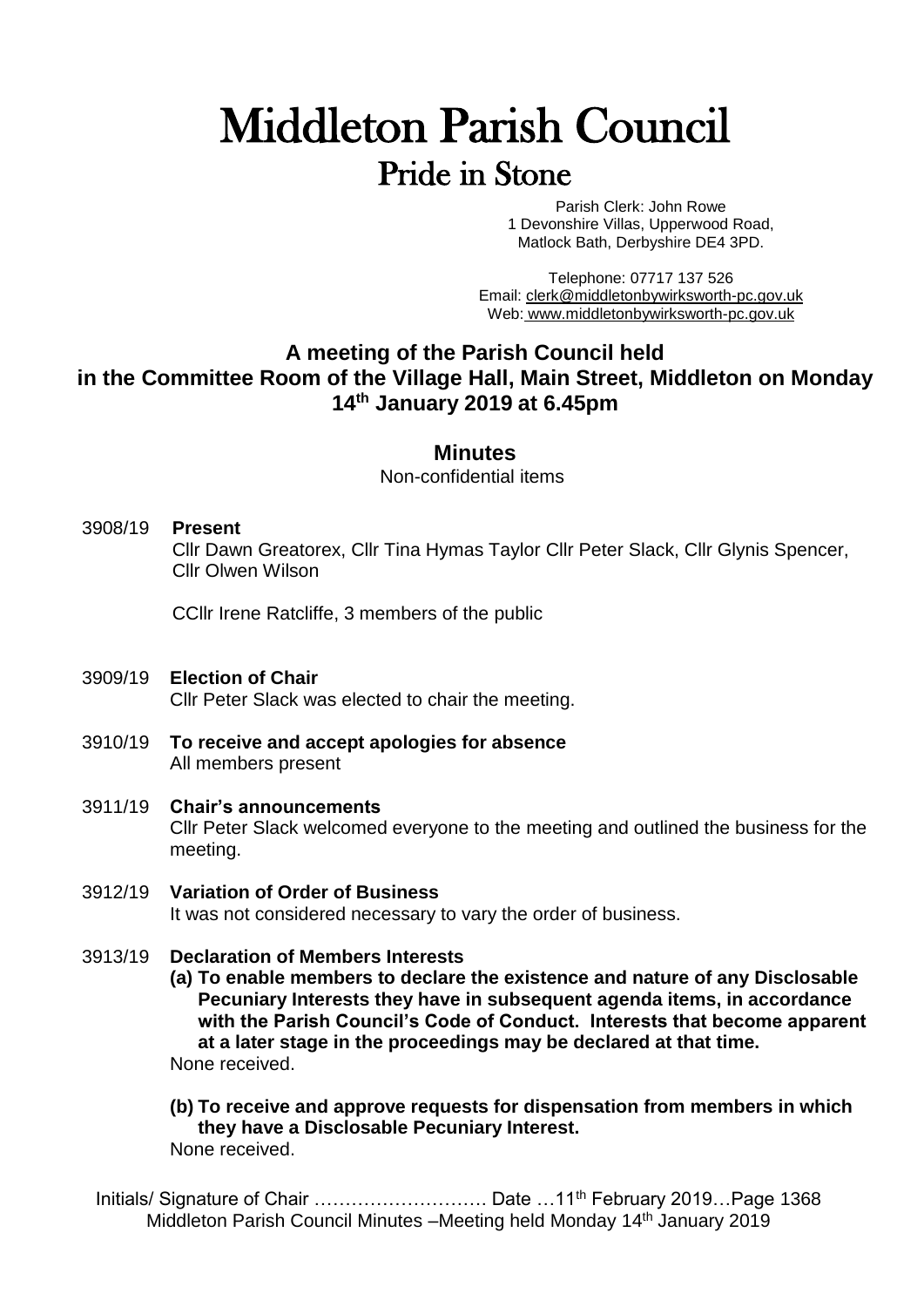# 3914/19 **Items in Exclusion**

**To consider whether any items should be considered in exclusion of the public and press**

It was not considered necessary to take any items "in exclusion".

## 3915/19 **Public Speaking**

## **(a) A period of not more than 15 minutes will be made available for members of the public and Members of the Council to comment on any matter**

Rod Alvin reiterated concerns about parking and access to properties at Main Street. He noted vehicles travelling at inappropriate speed and overweight vehicles using the village and suggested the removal of a disabled parking space which, it is believed, is no longer needed due to the resident having moved some time ago.

Cllr Olwen Wilson said the matter will be raised at the next DCC Liaison Meeting due to be held on 29<sup>th</sup> January 2019.

The Clerk advised that Safer Neighbourhood Team representatives are to attend the February meeting of the Parish Council

CCllr Irene Ratcliffe said that if it is not possible to record the number plate of large vehicles travelling through the village then the time and the operator details should be recorded, and matter reported accordingly. In the case of quarry vehicles, the matter should also be reported to the Quarry Liaison Committee.

CCllr Irene Ratcliffe reiterated the work undertaken so far and pointed out that parking is a civil offence unless it is "dangerous" in which case it should be reported to the police. She suggested investigating whether land could be found in the village for additional parking, or whether spaces could be found by repurposing areas of broad pavement.

In response to a suggestion of a residents parking scheme, CCllr Irene Ratcliffe said that experience suggested it was a difficult process.

CCllr Irene Ratcliffe would be pleased to attend a daytime meeting with members and a representative of DCC Highways in order to discuss the matter further.

# **(b) SNT Representative**

None present

# **(c) Report from and questions to County Councillor**

CCllr Irene Ratcliffe reported on matters at County including:

- The Learning Disabilities Consultation is live online
- Cuts to Wirksworth Library opening hours are to be finalised.
- There has been no uptake from community groups in Derbyshire to operate libraries.

#### **(d) Report from and questions to District Councillor** No report.

Initials/ Signature of Chair ……………………………………… Date …11<sup>th</sup> February 2019…Page 1369 Middleton Parish Council Minutes –Meeting held Monday 14<sup>th</sup> January 2019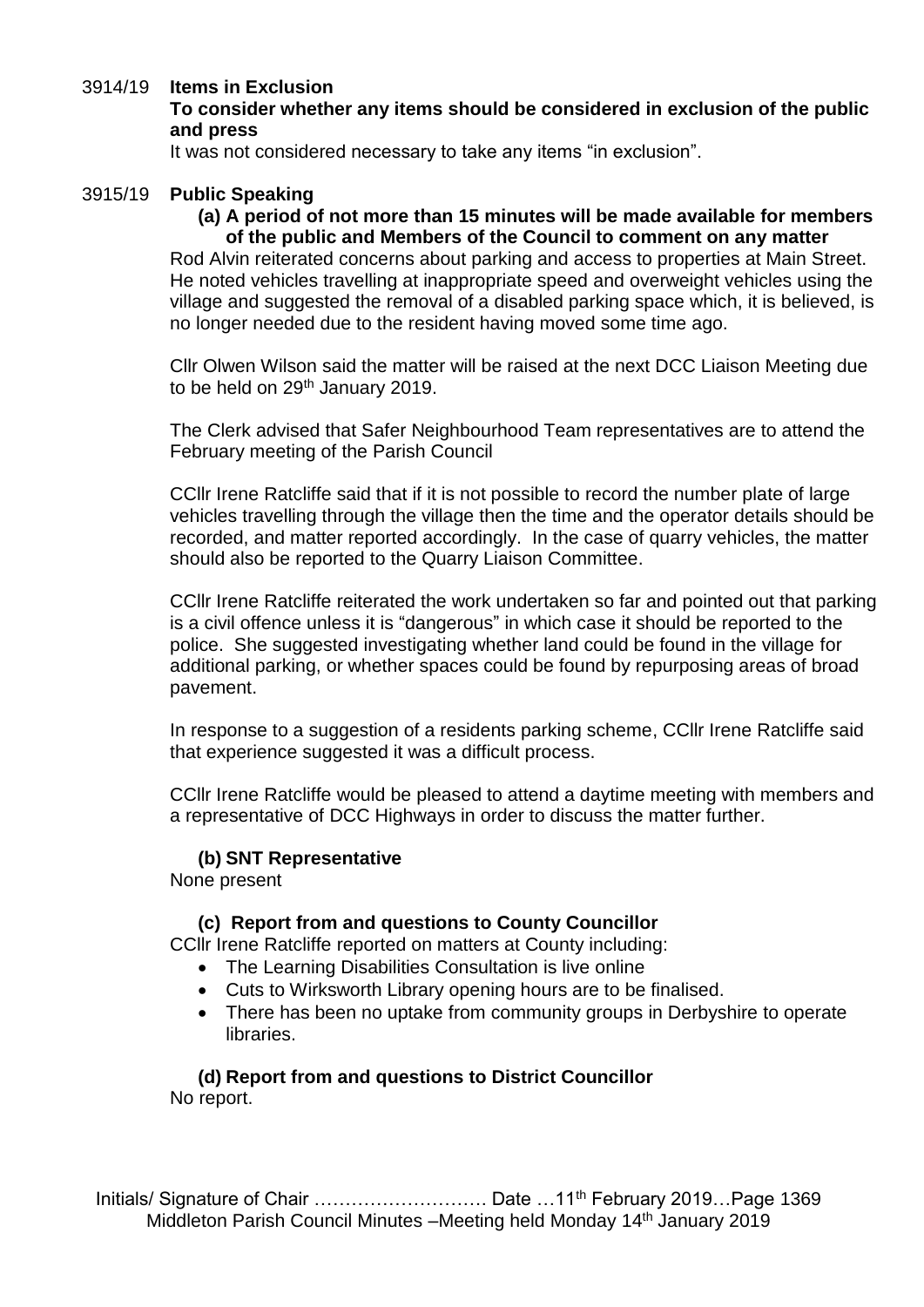## 3916/19 **Minutes**

**Resolved:** To approve the minutes of the Meeting held on Monday 10<sup>th</sup> December 2018 as a correct record.

# 3917/19 **Clerk's Report**

**To approve Clerk's Report on action taken on meetings since 10th December 2018**

**Resolved:** To approve the report.

## 3918/19 **Correspondence**

**Resolved:** to note receipt of items for information Derbyshire ALC - Circular 16-2018 - National Salary Award 2019-20 - Training Courses 2019 - Spring Seminar 2019 - Christmas & New Year Office Closure Rural Services Network; various emails DDDC Area Community Forums – February 2019

### 3919/19 **Reports**

# **(a) Carsington Water Liaison Meeting**

Cllr Olwen Wilson reported on the recent Liaison Meeting including:

- Visitor Centre upgrades
- replacement of the annual parking permit with a membership scheme
- installation of new sculptures and a barbeque point

**Resolved:** That the report be received.

# **(b) Middleton in Bloom**

Cllr Olwen Wilson reported requests from Middleton in Bloom for a decision on the bench taken out of service and for Cllr Peter Slack to request Waterloo Housing undertake work at Duke Field.

# **(c) Village Green Committee**

No report.

# **(d) Village Hall Committee**

No report – the next meeting is to be held on  $23<sup>rd</sup>$  January 2019

# 3920/19 **Matters for decision**

#### **(a) Casual Vacancies; to receive update**

DDDC advise that because the most recent vacancy occurred with less than 6 months until the next election that the advertising the "claimed poll" is not required. Under authority of minute 3896/18(a) all four vacancies were advertised.

With the co-option of Cllr Tina Hymas Taylor the Parish Council now has 3 vacancies **Resolved:** To advertise the remaining vacancies with a closing date to coincide with that of the agenda.

**(b) Appointment of representative to Cromford Quarry Liaison Meeting Resolved:** Cllr Dawn Greatorex, Cllr Peter Slack and Cllr Glynis Spencer will represent the Parish Council as available. Clerk to notify the CQLC Secretary and provide contact details.

Initials/ Signature of Chair ……………………………………… Date …11<sup>th</sup> February 2019…Page 1370 Middleton Parish Council Minutes –Meeting held Monday 14<sup>th</sup> January 2019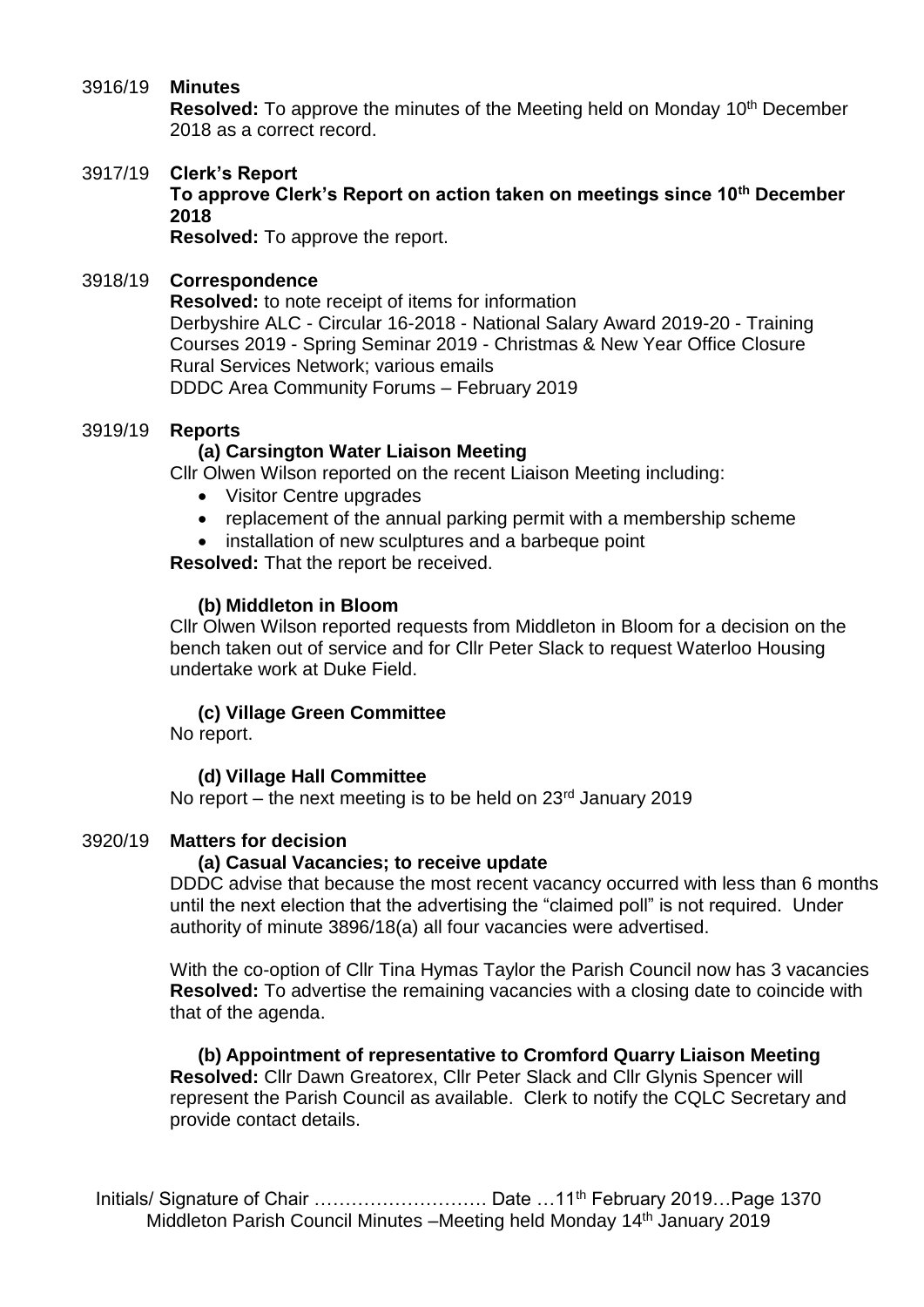# **(c) Caretaker(s) 2019-20 season; to approve recruitment process**

**Resolved:** Clerk to advertise the position with a closing date of 9am Thursday 28th February 2019 and interviews to take place at 6.30pm Monday 11<sup>th</sup> March 2019.

# **(d) Renewal of UKLC website hosting, support and annual licence to 31st March 2020 at a cost of £275 plus VAT**

**Resolved:** To approve the renewal.

# **(e) Seat for junction Main Street/Chapel Lane, to receive update**

The Clerk reported receipt of approval from DCC for the installation of the seat subject to conditions.

**Resolved:** To accept the conditions. Clerk to follow up with statutory undertakers.

# **(f) Access and parking issues, access and turning issues for buses; to approve further action**

See minute 3915/19 above.

# **(g) DDDC; Derbyshire Dales Community Infrastructure Levy - Notice of Withdrawal; to approve response**

Resolved: Clerk to write to DDDC stating that the Parish Council regret the withdrawal of the DDDC Community Infrastructure Levy and hope that it will be given further consideration in the future.

**(h) To receive budget projections and to approve a precept for FY2019-20 Resolved:** Following consideration of budget projections, to approve a precept of £12, 800 an increase of 4% (band D equivalent).

# **(i) Middleton Remembers –**

# **(i). To receive a project update**

Cllr Olwen Wilson presented the project update. The initial meeting of the Middleton Remembers Research Project will take place on Thursday 24th January 2019 in the Family Room at The Nelson between 10.30 and noon.

**Resolved:** That the update be received.

# **(ii). To receive quotations and to appoint a contractor and/or to approve the way ahead**

The Clerk reported that two quotations had been received by the closing date. A further quote had been received subsequently.

**Resolved:** To consider only the two quotations received by the closing date. **Resolved:** To approve L Petts as the contractor using "Option 1", the upright design with the inscription in cut letters to match the central panel. To defer confirmation of the stone pending clarification at an extraordinary meeting to be held on Tuesday 29<sup>th</sup> January 2019.

**Resolved:** To contact Tarmac in respect of approval of the design and to make a claim on the grant.